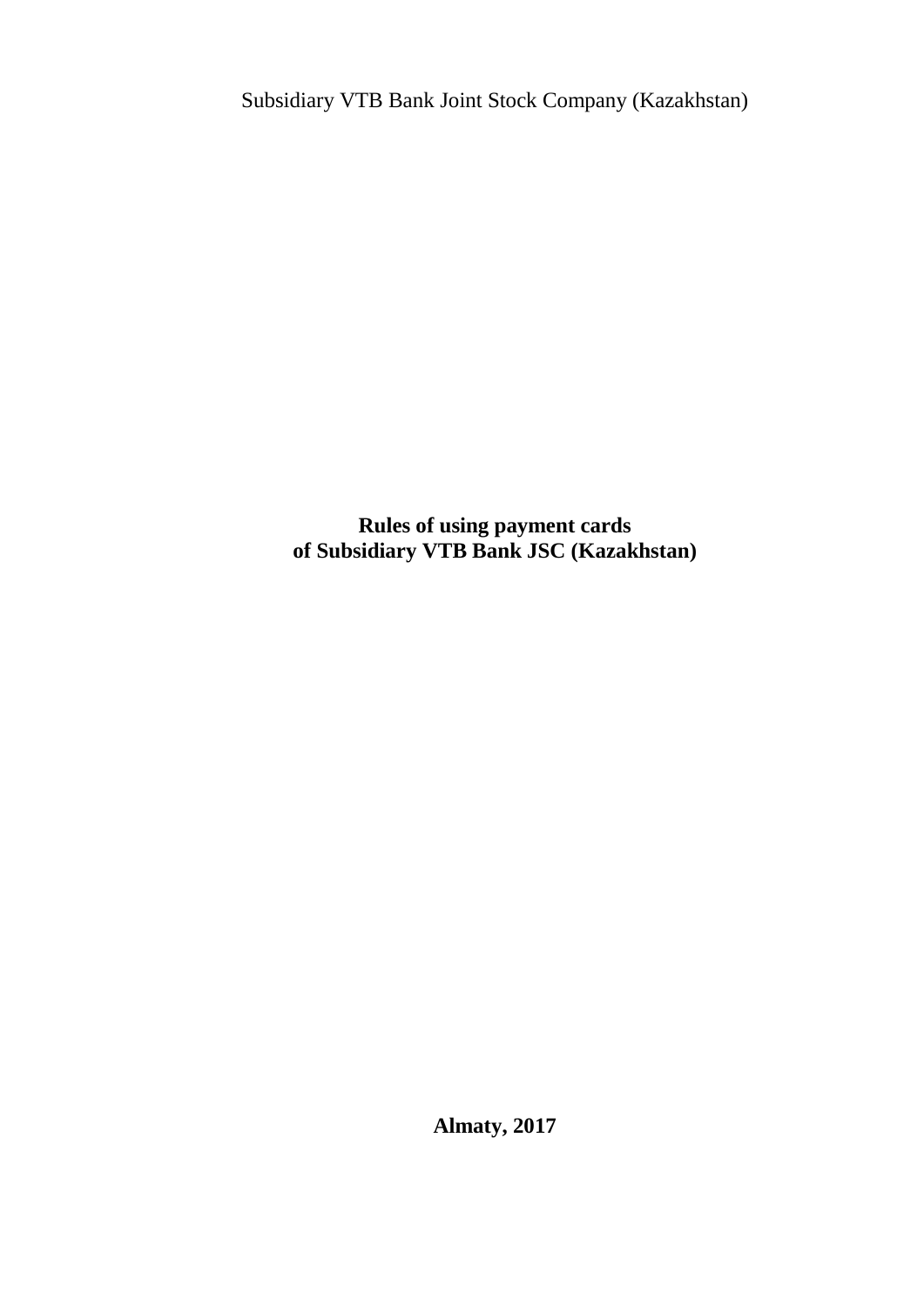# Table of contents:

| Chapter number | Chapter title                                                                          | Page<br>number |
|----------------|----------------------------------------------------------------------------------------|----------------|
| Chapter 1      | General provisions                                                                     | 3              |
| Chapter 2      | <b>Terms and Definitions</b>                                                           | 3              |
| Chapter 3      | Receiving and storing of payment card                                                  | 6              |
| Chapter 4      | <b>Payment Card Services</b>                                                           | 7              |
| Chapter 5      | PIN-Code                                                                               | $\tau$         |
| Chapter 6      | Use of the Card at cash withdrawing                                                    | 8              |
| Chapter 7      | Use of the Card when Paying for<br>Goods/Services in TSE (trade service<br>enterprise) | 8              |
| Chapter 8      | Use of the Card when Paying for<br>Goods/Services via Internet,<br>telephone/fax, mail | 9              |
| Chapter 9      | Re-issuing of a Payment Card                                                           | 9              |
| Chapter 10     | Blocking and Withdrawing of a Payment<br>Card                                          | 10             |
| Chapter 11     | Consideration and settlement of disputes                                               | 11             |
| Chapter 12     | Final provisions                                                                       | 11             |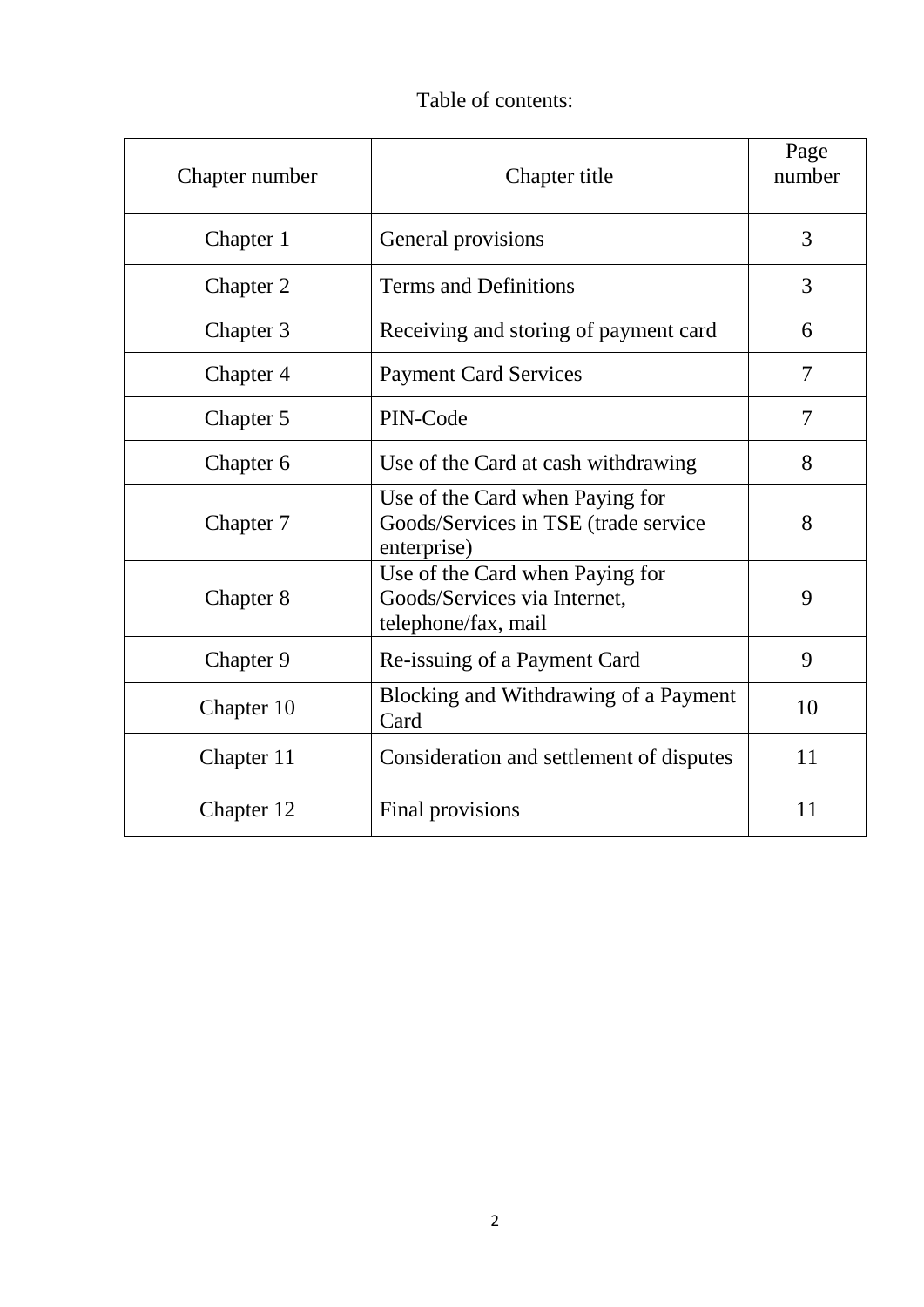**Approved by Protocol of the Board Subsidiary VTB Bank JSC (Kazakhstan) Dated August 22, 2017 №37**

**Reg.№ 18-004/630 as of August 22, 2017**

> **With amendments and supplements No. 1 (RU No.23 dated 05.06.2018) With amendments and supplements No. 2 (RU No.29 dated 21.05.2019) With amendments and supplements No. 3 (RU No.26 dated 05.05.2021)**

#### **Rules of using payment cards Of Subsidiary VTB Bank JSC (Kazakhstan)**

#### **Chapter 1. General Provisions**

1. These Rules for the use of payment cards of Subsidiary VTB Bank JSC (Kazakhstan) (hereinafter referred to as the Rules) have been developed in accordance with the legislation of the Republic of Kazakhstan, the Rules of International payment systems (hereinafter – IPS Rules) and define conditions and procedure for issuance, using IPS payment cards issued by Subsidiary VTB Bank JSC (Kazakhstan). These Rules are general and mandatory for all Holders of payment cars of Subsidiary VTB Bank JSC (Kazakhstan).

### **Chapter 2. Terms and definitions**

2. In these Rules, the following terms and definitions are applied with the following meaning:

1) Bank – Subsidiary VTB Bank JSC (Kazakhstan);

2) ATM – an electronic mechanical device that allows payment cards' holders to receive cash and use other services of the Bank using payment cards;

3) Blocking of a payment card – full or partial prohibition on making payments and (or) money transfers using a payment card;

4) The holder of a payment card is an individual who uses a payment card in accordance with the terms of the relevant Agreement on the issuance and use of a payment card, IPS rules and the present Rules. The holder of a corporate payment card is an authorized representative of a legal entity owning a bank account;

5) Agreement on issuance and use of a payment card means an agreement of incorporation concluded between the Bank and the Client on the basis of a relevant application for incorporation, an application for issuance of an additional card, which is also an integral part of the agreement, according to which the payment card is issued and serviced of the type selected by the Client and in the currency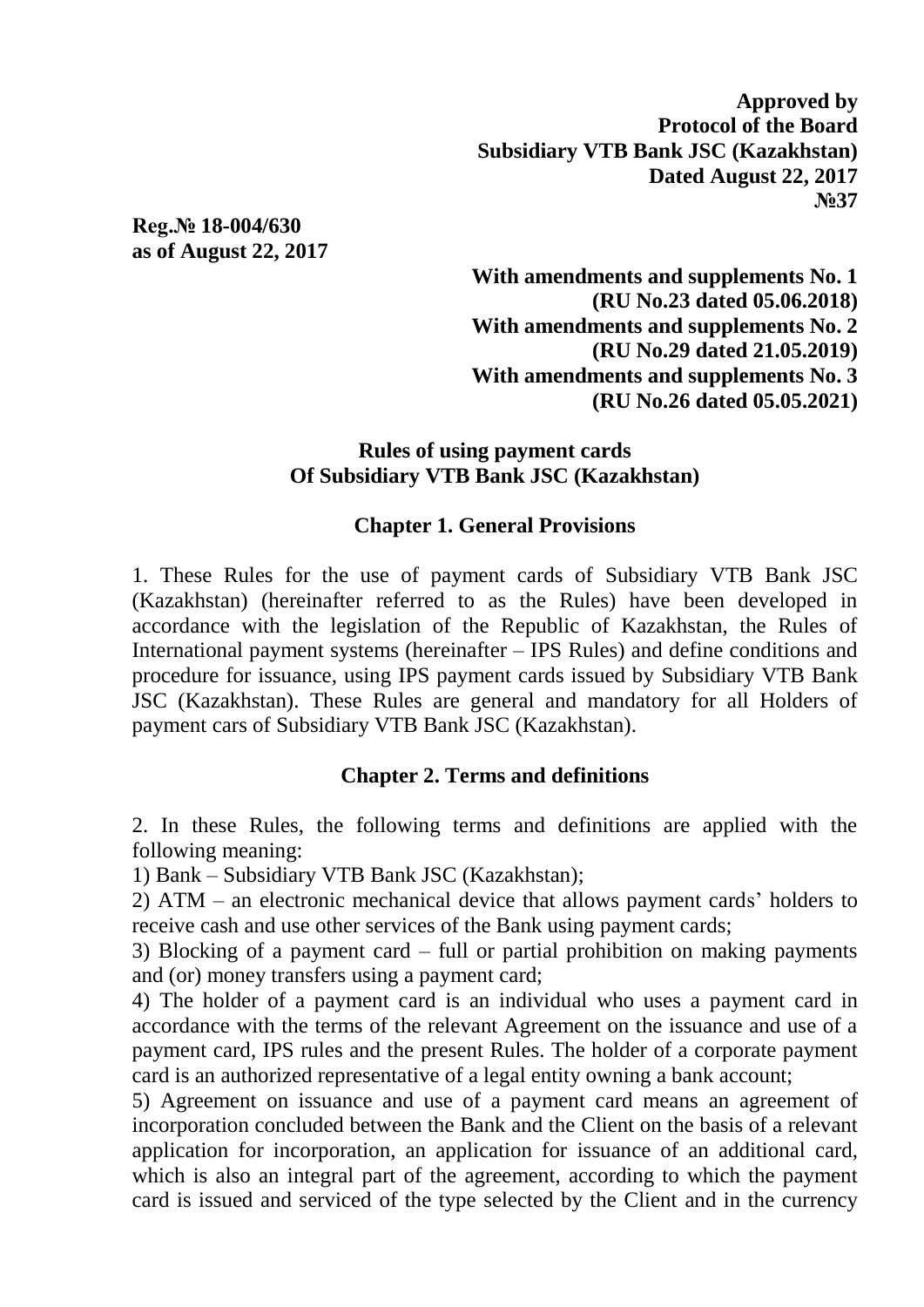selected by the Client (KZT, US dollars, euro, ruble), as well as opening of the current account to which the payment card is drawn up, including the cases determined by the Bank, in accordance with the current legislation of the Republic of Kazakhstan, these Rules and other internal documents of the Bank;

5-1) IPT (Information-Payment Terminal) is an electronic mechanical device that provides reception, verification for the authenticity, and storage of banknotes for further payments of individuals, as well as making non-cash transactions using a payment card in self-service mode for provided banking services (including replenishment of bank accounts, repayment of loan debts, transfers to bank accounts in other banks, transfers to service providers);

6) Card transaction means any operation carried out on the current account using a payment card or its details, including payments, transfers, payment for goods and services, receipt of cash, exchange of currency and other transactions made using a payment card or its details in compliance with provisions of the current legislation of the Republic of Kazakhstan, these Rules and the Agreement on issuance and use of a payment card;

7) Client – is an individual or legal entity that has concluded or intends to conclude an Agreement on issuance and use of a payment card with the Bank, being the owner of the current account when concluding an Agreement on issuance and use of a payment card;

8) The international payment system (hereinafter – IPS) is an association of credit and financial institutions and/or organizations that performs the functions of exchanging transactions and performing mutual settlements between the parties to the system under the common trademark Visa International/UnionPay International/MasterCard Worldwide;

9) Signature panel is a special field on the reverse side of the payment card for signature of the Card-holder, used for verification of the signature on payment documents made with the help of a payment card, in cases where the Cardholder's signature is required to confirm the card transaction (except virtual payment cards); 10) Payment card is a credit/debit card that is an instrument of an access to money at the current account through electronic terminals or other devices and is intended for performing card transactions that are settled at the expense of the Client's money oat the current account, and as well as for performance of other transactions determined by the Bank and on its terms, with the exception of technical card overdraft. All payment cards have the Bank's logo and the corresponding IPS. The front side of the payment card contains as follows: 16-digit payment card number; validity period of the payment card; name and surname of the Holder of the payment card (except for non-embossed payment cards); the chip, which is a microprocessor-based storage medium that is embedded into the card. The reverse side of the payment card contains as follows: a magnetic stripe, which is an information medium in the form of a flexible tape covered with a thin magnetic layer; panel for signing; CVV2/CVN2/CVC2 code; address and telephone number of the Bank;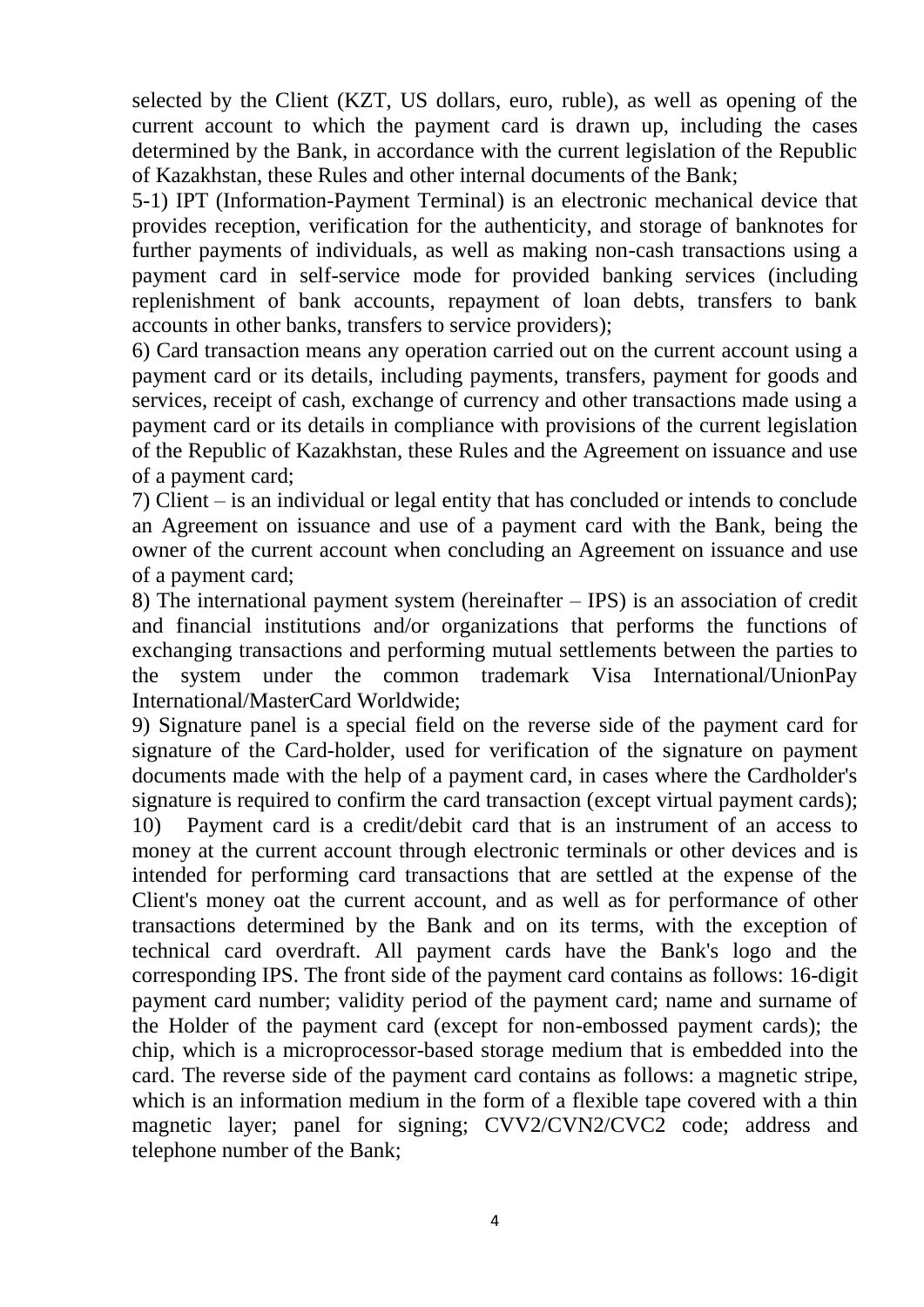11) Reissuance of a payment card – production of the new payment card with a new number and PIN-code. The current account for the payment card remains the same;

12) Personal identification number (hereinafter referred to as PIN-code) is a secret code assigned to a payment card and intended for identification of the Holder of a payment card;

13) Trade and service enterprise (hereinafter referred to as TSE) is a legal entity, as well as a natural person engaged in entrepreneurial activities without the formation of a legal entity, a private notary, private bailiff, lawyer, accepting payment cards for cashless payment for payment of the goods/or services/works provided by them;

14) Payment card details – information contained on the payment card and (or) stored in the Bank's information system, including the number, validity period, the name of IPS, which allows the Holder of the payment card and/or the Bank and IPS to determine the ownership of the payment card;

15) Validity period of the payment card – the period during which the payment card is valid. Duration format: mm/yy (two last digits of the year). The payment card is valid until the last day of the month indicated on it inclusive;

16) Bank tariffs – the list of banking services provided by the Bank on a reimbursable basis and payable by the Customer, indicating the cost and/or amount thereof. Tariffs of the Bank are posted on the Bank's website on the Internet at: [www.vtb-bank.kz;](http://www.vtb-bank.kz/)

17) Current account – bank account opened by the Bank in the name of the Customer on the basis of the Agreement on the issuance and use of a payment card;

18) Trade check – a document confirming the fact of making a payment using a payment card;

19) Authorization Unit – round-the-clock support service for payment card holders on the questions related to servicing of the payment cards, as well as provision of advisory services for products and services on payment cards;

20) Electronic PIN-code is a PIN-code sent to the Customer's mobile phone number specified by the Customer in the Application in the form of an SMS message for entering into the Agreement of accession at issuance of the payment card, in case this method of obtaining a PIN-code was determined by the Client upon signing the Application of accession. The electronic PIN-code can be sent to the mobile phone number of the Cardholder through mobile operators, implementing their activity in the Republic of Kazakhstan;

21) Electronic device – any electronic-mechanical device that accepts payment cards (for example, POS-terminal, ATM, automate parking system, self-service terminal, and etc.);

22) CVV2/CVN2/CVC2 (Card Verification Number 2) is a special code consisting of 3 digits, located on the back of the payment card and is intended for confirmation of card transactions on the Internet (CVV2 for Visa cards, CVN2 for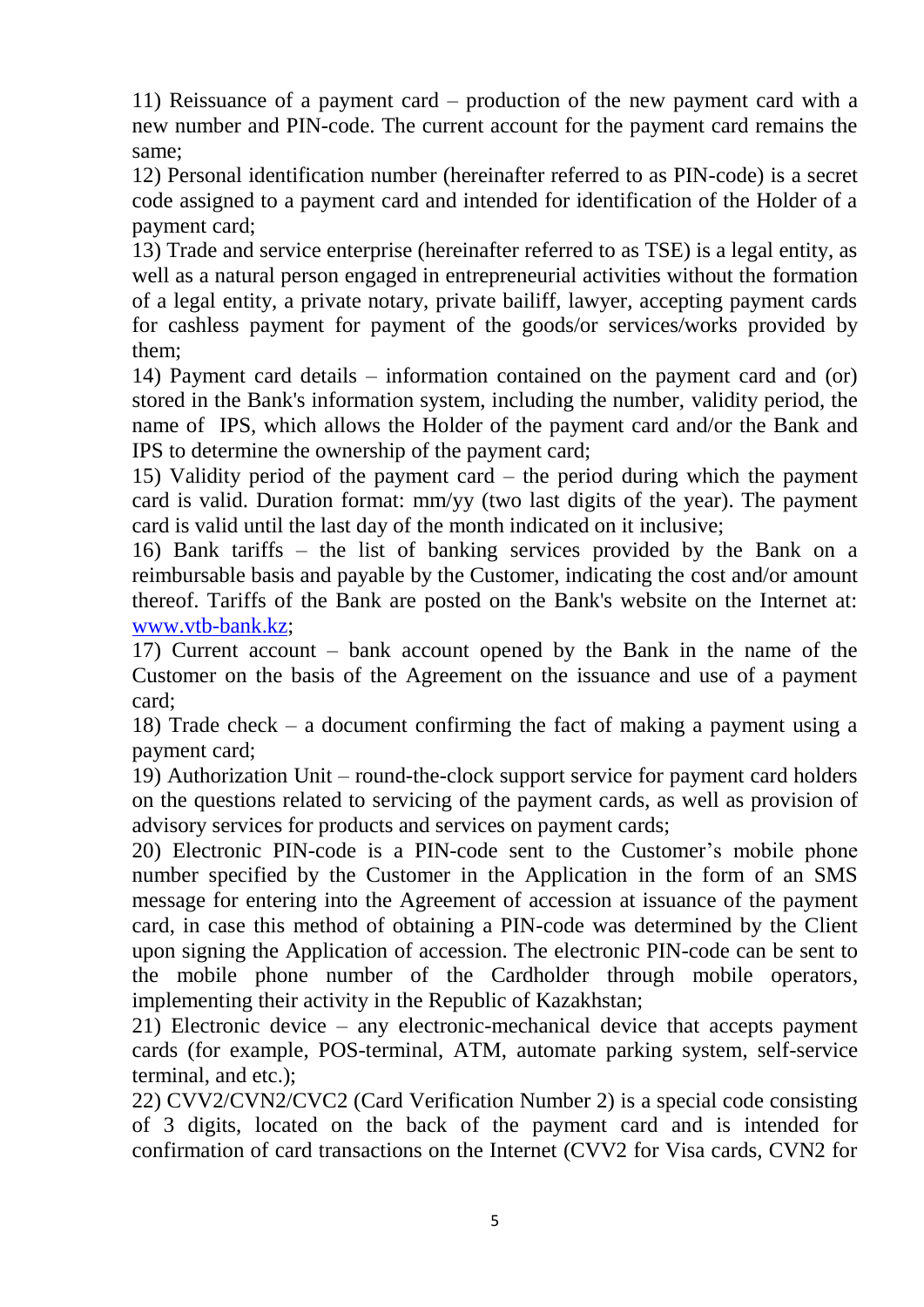UnionPay cards, and CVC2 for MasterCard cards). CVV2/CVN2/CVC2 is not placed on all payment cards;

23) POS-terminal ("POS" – the abbreviation of the English phrase "Point Of Sale Terminal") – the terminal of the point of sale is an electronic mechanical device for cashless payments, as well as the delivery of cash, through which a card transaction is performed by reading the necessary information from a magnetic strip or chip of a payment card;

24) Verified by Visa/MasterCard SecureCode means the service for Visa/MasterCard Cardholders, which provides additional security when making Internet payments. Tore element of the security system of Verified by Visa/MasterCard SecureCode service is 3-D Secure technology which allows identification of the Payment Card Holder when making Internet payments with the help of an additional password that is known only to the Holder of a payment card. Verified by Visa service is provided to Visa/MasterCard Cardholders free of charge (automatically provided that the service is connected with SMS-informing). Dynamic password of Verified by Visa/MasterCard SecureCode service consists of 4 digits and comes via SMS to your mobile phone. Dynamic password must be entered within 5 minutes on the Bank's website, to which the Client will be redirected at the time of Internet payment.

#### **Chapter 3. Receipt and storage of a payment card**

3. At a positive decision on the issuance of a payment card, the Bank issues a payment card to the Cardholder, and opens a current account in the name of the Client to record card transactions with the commission fee in accordance with the Bank's tariffs in accordance with the procedure established by the Bank.

4. Payment card can be used only by the person in whose name the payment card is issued or by the authorized representative of the Holder of the payment card in case of providing by the latter a notarized power of attorney issued in accordance with the requirements of the legislation of the Republic of Kazakhstan and the Bank. A payment card presented by an unauthorized person without a notarized power of attorney is subject to withdrawal.

5. At receipt of the payment card, the Holder of the payment card should mandatory affix his signature on the panel for signing on the back of the payment card.

6. At receipt of the credit payment card, the Cardholder needs to activate it by calling the Authorization Unit (within the first 40 minutes after receipt of the payment card), or by means of the initial card transaction with entering of the PIN code (check of balance, cash withdrawal and etc.).

6-1. Upon receipt of the debit payment card, the debit payment card Holder must activate it by calling the Authorization Unit (within the first 40 minutes after receipt of the payment card) or wait for the activation of the payment card.

7. The transfer of a payment card to third parties for use or as a security is prohibited.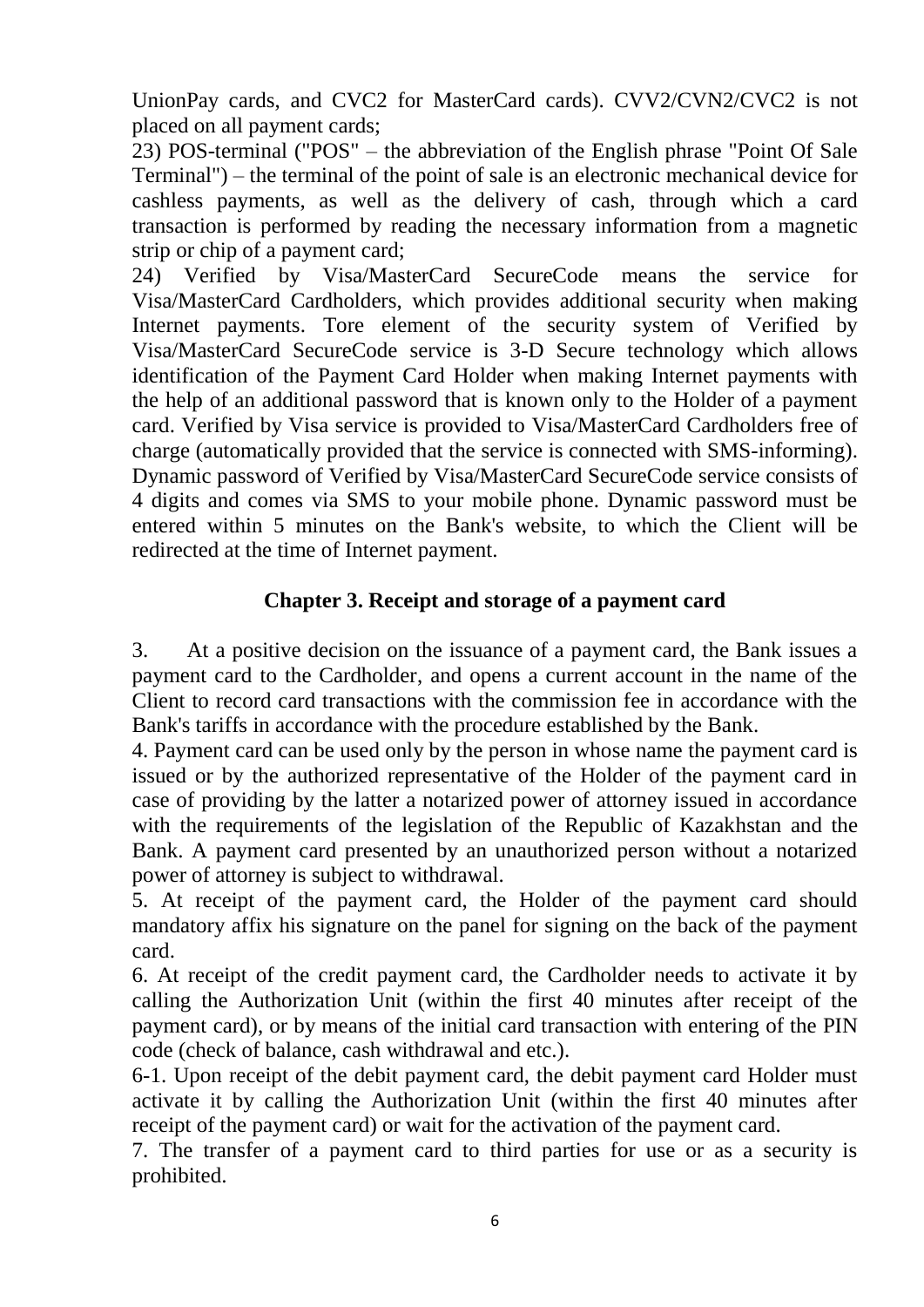8. In case of loss, theft or unauthorized use of the card, the Cardholder must immediately contact the Bank's Authorization Unit (+7 (727) 330 43 43) for the timely blocking of the card

### **Chapter 4. Payment Card Services**

9. Services available on the Bank's payment card are as follows:

1) Payment for goods/services in TSE and on the Internet, by phone/fax or mail;

2) Cash withdrawal in ATMs and cash desks of banks around the world;

3) Replenishment of the current account in the Bank's branches, as well as by electronic self-service devices;

4) Online banking – "Online VTB" for individuals/Mobile banking "VTB Online" for individuals is a remote service system that provides access to a current account 24 hours a day, 7 days a week. At any time, the Holder of a payment card can pay for mobile communication services, utilities, cable television, make money transfers, and much more;

5) SMS/PUSH-informing – The service for providing information on the transactions performed on the current account to the mobile phone number. The Holder of any payment card of the Bank can connect to the SMS-informing service through an ATM or in the Bank's branch;

6) Change of PIN-code through ATM of the Bank;

7) Money transfers from a payment card to a payment card via a Bank ATM (only for Visa Cardholders);

8) Verified by Visa/MasterCard SecureCode service.

### **Chapter 5. PIN-code**

10. At receipt of a payment card and an envelope with a PIN code, the Cardholder must make sure that there is no damage of the payment card, the proper indication of the name and surname of the Holder of the payment card on the card, the integrity of the envelope, containing a PIN-code.

11. Opening of the envelope containing the PIN code is made only by the Holder of the payment card. It is recommended to destroy the envelope containing the PIN code, immediately after its opening and obtaining information about the PIN code.

12. The Holder of a payment card should observe the certain rules for security protection of a PIN-code:

1) if the PIN code – code is written down/fixed somewhere by the Holder of the payment card, the payment card and such written note should be kept separately;

2) do not allow the unauthorized persons to see the PIN-code numeric combination on the electronic device keyboard.

13. In case when the PIN code is incorrectly entered 3 (three) times in a row (with any time interval, when using one or different electronic devices), the payment card is automatically blocked. To unlock the payment card, the holder of the payment card should contact the Authorization Unit (+7 (727) 330 43 43).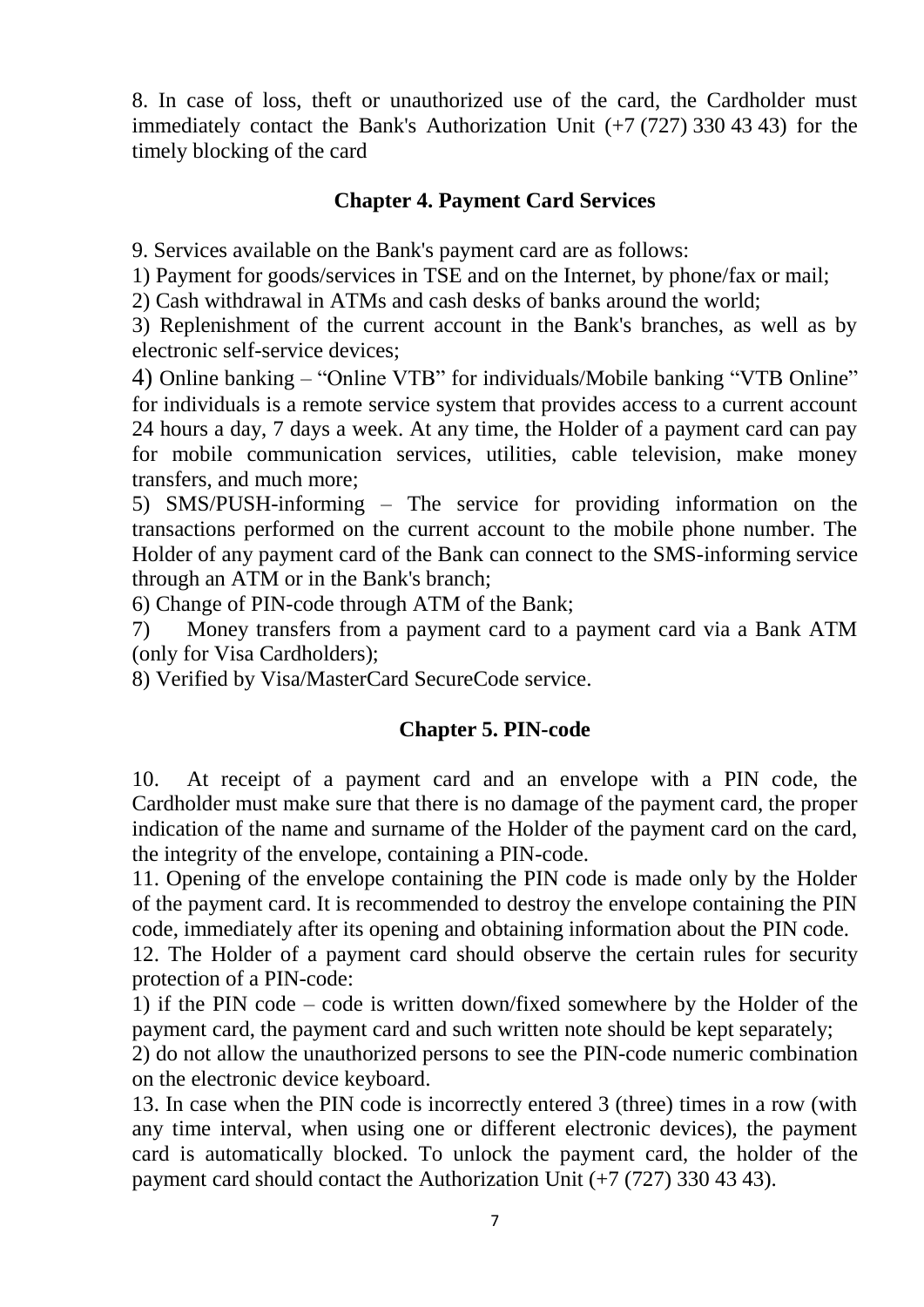14. In case the Holder of the payment card has forgotten the PIN-code, it is necessary to apply to the Bank and write an application for re-issue of the payment card. Together with the new payment card, the Client will receive a new PIN code. 14-1. If the payment card Holder has lost/forgotten/deleted the electronic PINcode, it is necessary to apply to the Bank and write an application for re-acquisition of the electronic PIN-code. After that, SMS with electronic PIN-code will be sent to the telephone number of the payment card Holder.

### **Chapter 6. Use of the Card at cash withdrawal**

15. Before using the ATM, the holder of the payment card must inspect it for suspicious devices that do not correspond to its design. In case of detection of suspicious devices, the Holder of the payment card should immediately inform the Bank and stop using this ATM.

16. If the ATM does not return a payment card when performing operations with the payment card, the Holder of the payment card should contact the Authorization Unit (+7 (727) 330 43 43), block the card, and follow the instructions of the Bank's employee.

# **Chapter 7. Use of the card when paying for goods/services in TSE**

17. When using a payment card to pay for goods and services, the cashier in the TSE may require the Holder of the payment card to provide an identity document, sign a trade receipt or enter a PIN-code. Before signing a trade receipt, the Holder of the payment card must check the amount indicated on the sales receipt.

18. The Holder of a payment card has the right to return a purchase paid from a payment card or to refuse a card-prepaid service. To this end, the cashier performs a "return of purchase" operation upon the request of the Cardholder and with the consent of the TSE.

19. If the operation was "unsuccessful" when trying to pay by a payment card, then one copy of the trade check issued by the POS terminal should be kept for later verification for the absence of the specified operation in the statement of the current account.

20. In no event can you inform the details of the payment card by phone and send them by e-mail, via SMS, and etc. in order to avoid fraudulent actions on the payment card.

21. After visiting countries with an increased risk of fraud where the payment card was used, the Cardholder should contact the Bank to re-issue the payment card. A full list of countries with an increased risk of fraud is posted on the Bank's website [www.vtb-bank.kz.](http://www.vtb-bank.kz/)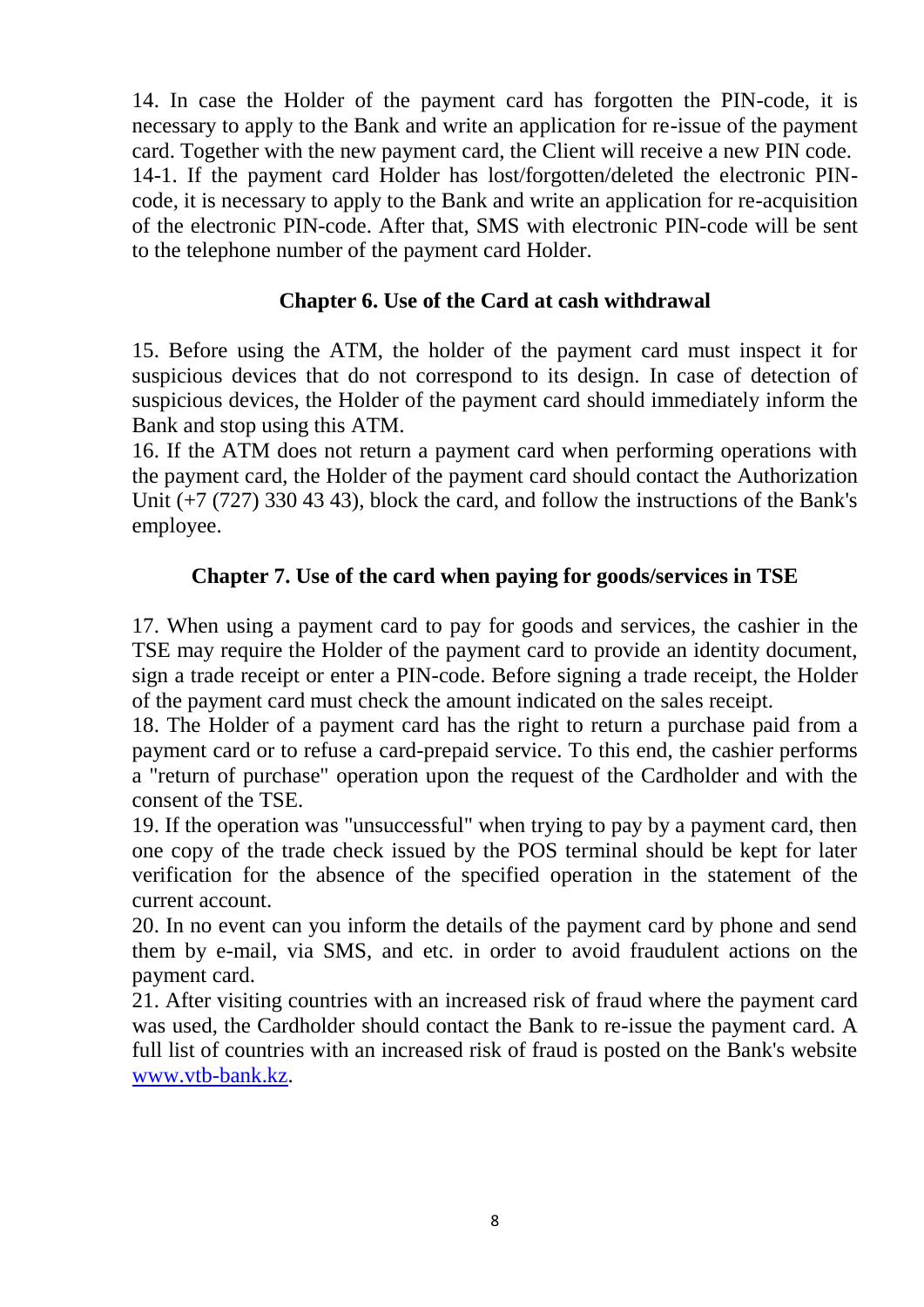#### **Chapter 8. Using a payment card when paying for goods/services via the Internet, telephone/fax or mail**

For security purposes, the Visa/MasterCard card holders are provided with the Verified by Visa/MasterCard SecureCode service and access to card transactions in online stores that support 3-D Secure technology. Сonnection to this service is performed automatically when the payment card is issued/re-issued.

22-1. If necessary, the card holder may close access to online payments by contacting the Authorization Unit  $(+7 (727) 330 43 43)$  in any branch of the Bank or through IPT.

22-2. When the access to online payments is closed, the payment card holder may access for online payments until 00:00 of the same day by contacting the Authorization Unit  $(+7 (727) 330 43 43)$ , or for a longer period - by sending a written application to any branch of the Bank or through IPT.

23. When carrying out cashless payments for goods/services via the Internet, telephone/fax or mail, the Holder of the payment card can be asked to indicate the CVV2/CVN2/CVC2 code and a dynamic password Verified by Visa/MasterCard SecureCode (when making payments using Visa/MasterCard SecureCode service). 24. It is not recommended to enter the details of the payment card on unknown or questionable websites.

25. The PIN code is by no means used when ordering goods and services via the Internet, telephone/ fax or mail.

*26. The paragraph was excluded by the Minutes of meeting of the Management Board of Subsidiary VTB Bank JSC (Kazakhstan) No. 23 dated 05.06.2018.*

### **Chapter 9. Re-issuance of a payment card**

27. Re-issuance of the payment card is carried out on the basis of a written application of the Holder of the payment card and the presentation of a payment card to the Bank (with the exception of cases of loss or theft of the payment card) with payment of the commission for re-issuance of the payment card in the amount established by the Bank's tariffs for the following reasons:

1) forgotten PIN-code/CVV2/CVN2/CVC2code/compromised PIN-code/CVV2/ CVN2/CVC2 code;

2) the payment card is lost or stolen;

3) change of the name of the Holder of the payment card;

4) the payment card is damaged due to the fault of the Holder of the payment card and further use of the payment card is impossible.

28. Re-issuance of a payment card on the basis of a written application of the Holder of a payment card without payment of commission for the re-issuance of a payment card shall be made in the following cases:

1) PIN-code is printed illegibly;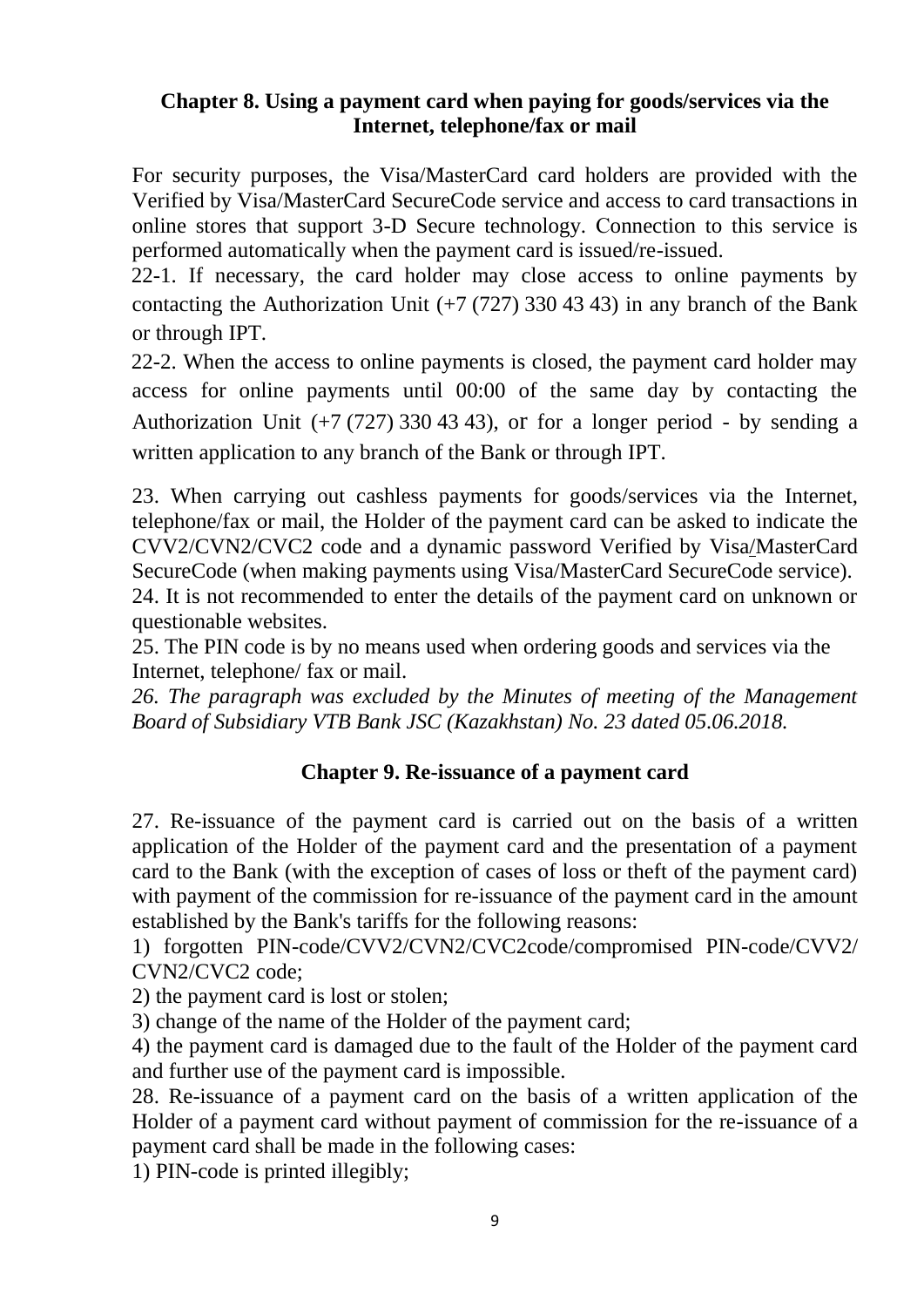2) the surname and/or name of the Cardholder on the payment card does not correspond to the data, specified by the Holder of the payment card in the relevant application;

3) within 5 (five) working days after issuance of the payment card to the Holder of the payment card, during the first card transaction on the payment card, the ATM or POS terminal does not read the information from the chip or magnetic stripe of the payment card;

4) by the initiative of the Bank when visiting countries with an increased risk of fraud. The list of countries with an increased risk of fraud is published on the Bank's website [www.vtb-bank.kz](http://www.vtb-bank.kz/) ;

5) the electronic PIN-code is not received on the mobile phone number specified in the Application for Accession to the Agreement on the issuance and use of a payment card.

28-1. Reissue of payment card upon its expiration shall be carried out automatically 1.5 months before the expiration date of the payment card. Payment cards of the Bank's Employees and standard payment cards with certain conditions falling on automatic re-issue shall be automatically re-issued.

The payment card Holder can pick up reissued payment card after the delivery of the payment card to the Bank branch, where the basic payment card was issued on the basis of a written application for re-issue of the payment card Holder.

If the payment card Holder fails to pick up the reissued payment card, then the activities shall be carried out as with unclaimed payment cards.

# **Chapter 10. Blocking and withdrawal of a payment card**

29. The bank shall block the payment card in the following cases:

1) receipt of a notice from the Holder of a payment card about the loss, theft or unauthorized use of a payment card;

2) failure by the Holder of a payment card to fulfill his obligations under the Agreement on the issuance and use of a payment card;

3) non-compliance with the requirements of these Rules.

30. Unblocking of the payment card is made as follows:

1) when the payment card is blocked at the request of the Client/Cardholder by means of making a call to the Authorization Unit (in the event of a temporary restriction) or by contacting the Bank department, in cases when further use of the blocked payment card is safe for its Holder, and the Client/Cardholder had fulfilled the obligations to the Bank provided for in the Agreement on the issuance and use of a payment card;

2) when the payment card is blocked by the Bank-Bank.

31. The Bank is entitled to withdraw the payment card from the Cardholder in the following cases:

1) expiration of the validity period of the payment card;

2) failure by the Holder of a payment card to fulfill his obligations under the Agreement on the issuance and use of a payment card;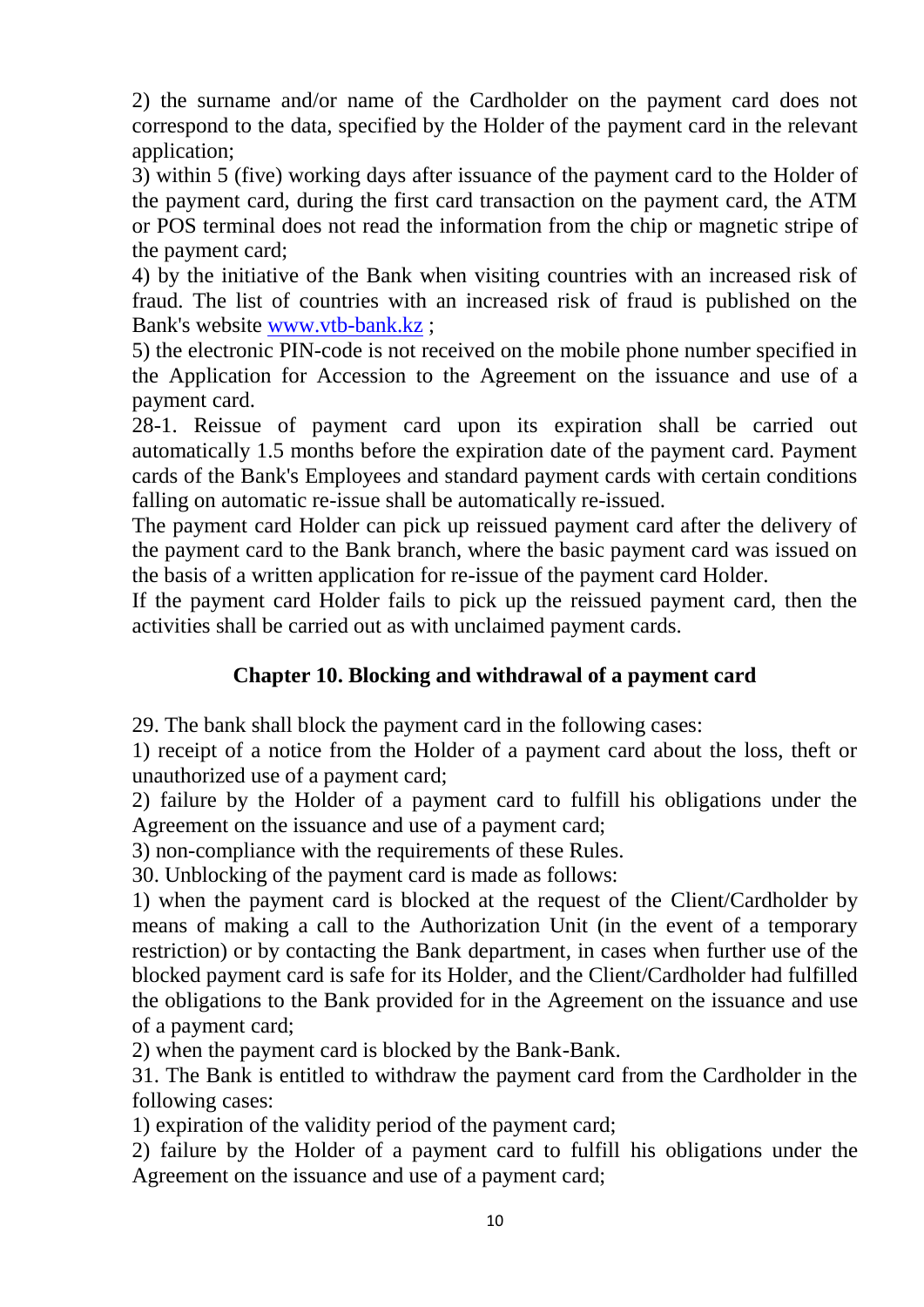3) the refusal of the Holder of the payment card to use the payment card;

4) termination of the Agreement on the issuance and use of a payment card.

# **Chapter 11. Consideration and settlement of disputable situations**

32. In all disputable situations arising from the use of a payment card, the Holder of a payment card shall submit a written application to the Bank.

33. The holder of a payment card must keep copies of POS-terminals' trade checks and other documents issued by the TSE or the branch of the Bank with the signature of the Cardholder within 6 months for settlement of possible disputable situations, including the failed card transactions (including unsuccessful ones).

34. The procedure for consideration of the Client's application and compensation to the Client for losses on unauthorized payment, other requirements of the Client for card transactions carried out by means of a payment card, indicating the terms of consideration and compensation of damages is specified in the relevant Agreement on the issuance and use of a payment card.

35. In order to control the movement of money in the current account and timely prevent fraudulent transactions on a payment card, it is recommended to use the following services:

1) SMS-informing;

2) Online banking Online VTB for individuals.

3) Mobile banking "VTB Online" for individuals.

36. In case of changing the address of residence, telephone and other contact details, the Cardholder should notify the Bank in a timely manner, as this is extremely important for immediate contact of the Bank with the Client in order to prevent fraud on the payment card.

### **Chapter 12. Final Provisions**

37. In all that is not stipulated by these Rules, the Cardholder and the Bank are governed by the current legislation in the territory of the Republic of Kazakhstan, IPS rules in the part that does not contradict the legislation of the Republic of Kazakhstan, and the Agreement on the issuance and use of a payment card. In the event of any conflict between the IPS rules and these Rules and/or other contracts/agreements which provisions affect the use/servicing procedure of the payment card(s), the applicable IPS rules are applied.

38. The Bank is not responsible for situations beyond the limits of its control and related to malfunctions in the operation of external payment systems, settlements, processing and transmission of data.

39. The rules for the use of payment cards of the international payment system VISA International, issued by Subsidiary VTB Bank JSC (Kazakhstan), approved by the protocol of the Board of the Bank No. 29 as of May 21, 2019, shall become invalid after the entry of these Rules into force.